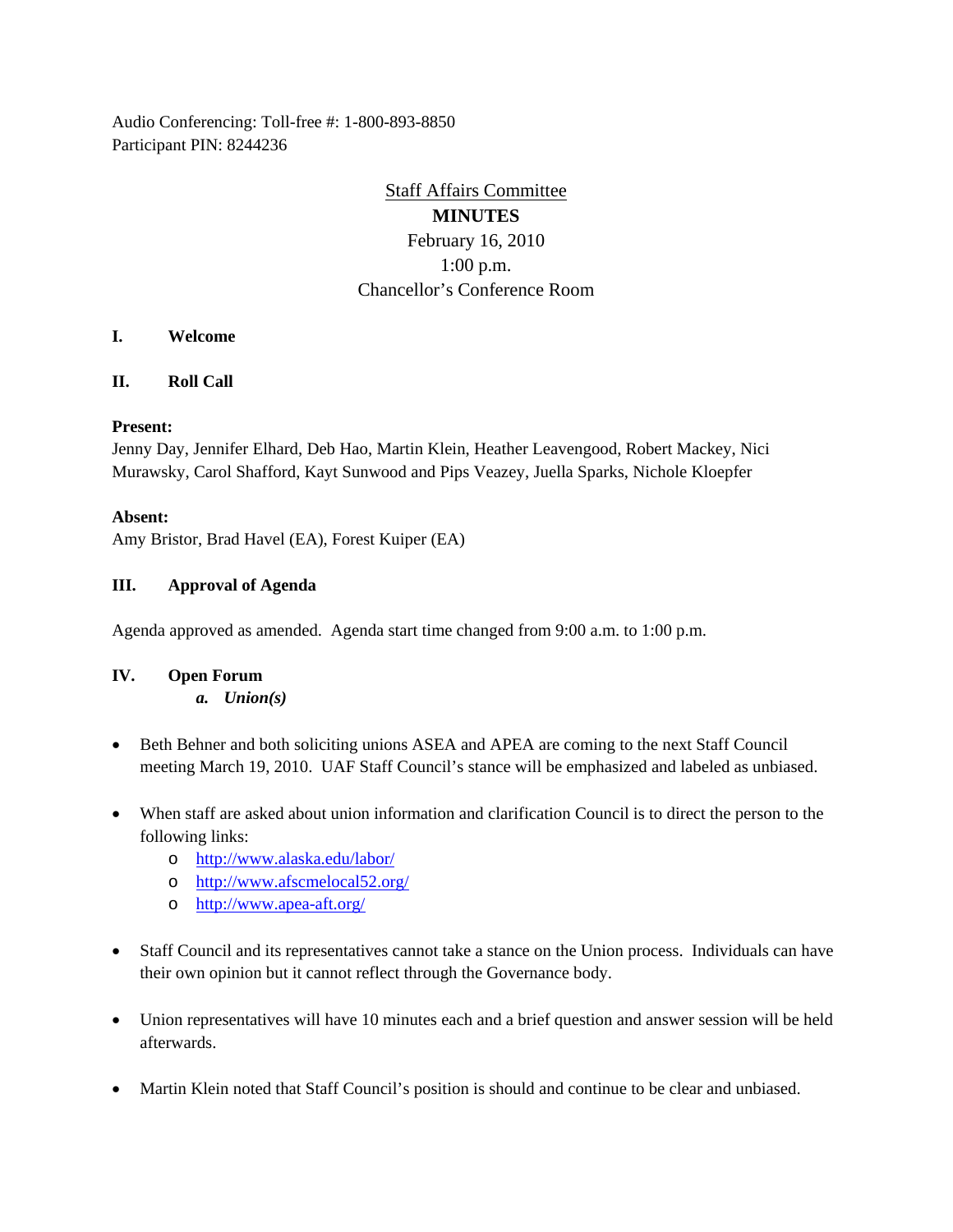## *b. Health Insurance*

- *Fall River Recommendations [\(http://gov.alaska.edu/staff/2009-12-](http://gov.alaska.edu/staff/2009-12-07.fallriverrecommendations.pdf) [07.fallriverrecommendations.pdf\)](http://gov.alaska.edu/staff/2009-12-07.fallriverrecommendations.pdf)*
- Heather sent out the 20 recommendations agreed upon in the Joint Health Care Committee. The 20 recommendations will go into effect July 1, 2010.
- The Joint Health Care Committee is composed of union and administrative representatives, as well as one staff member. The JHCC is tasked with planning and discussing changes to staff health care which are in turn approved by administration.
- April 15, 2010 is the date open enrollment for benefits begin.
- Staff Affairs will contact Mike Humphrey to keep Staff Council on schedule with changes from the July 1 Fall River recommendations.
- Staff Affairs and Staff Council expect Mike Humphrey to report updates from the Fall River evaluation. Staff Affairs expects an expense evaluation of each recommendation and specific breakdown of each evaluation in 6 months, a year and 1 ½ and 2 years.
- Robert Mackey suggested that staff hire the consultants for the Fall River report evaluation. Staff Affairs suggested planting a seed in the Staff Health Care Committee about staff run consultants and a formal report card from Mike Humphrey.

## *c. Goals – Compensation Outline (not available for distribution)*

- Time line for the completion of this project is 6 months, with a recorded history of the last five years and to note significant areas further back.
- Items to add are Longevity/ Turnover and Non retention numbers
- The final product will be a website of resources and a page explanation of the UA System vs Staff vs everyone else.

Staff Compensation assignments:

- Heather: Medical, Dental, Vision Nichole: EAP and WIN
- 
- 
- Kayt: Insurance-health and life (how much it costs at UAF)
- 
- Pips: Longevity Deb: Tuition and Fees
- Carol: Leave Jenny: Parking
	- Jennifer: C.O.L.A